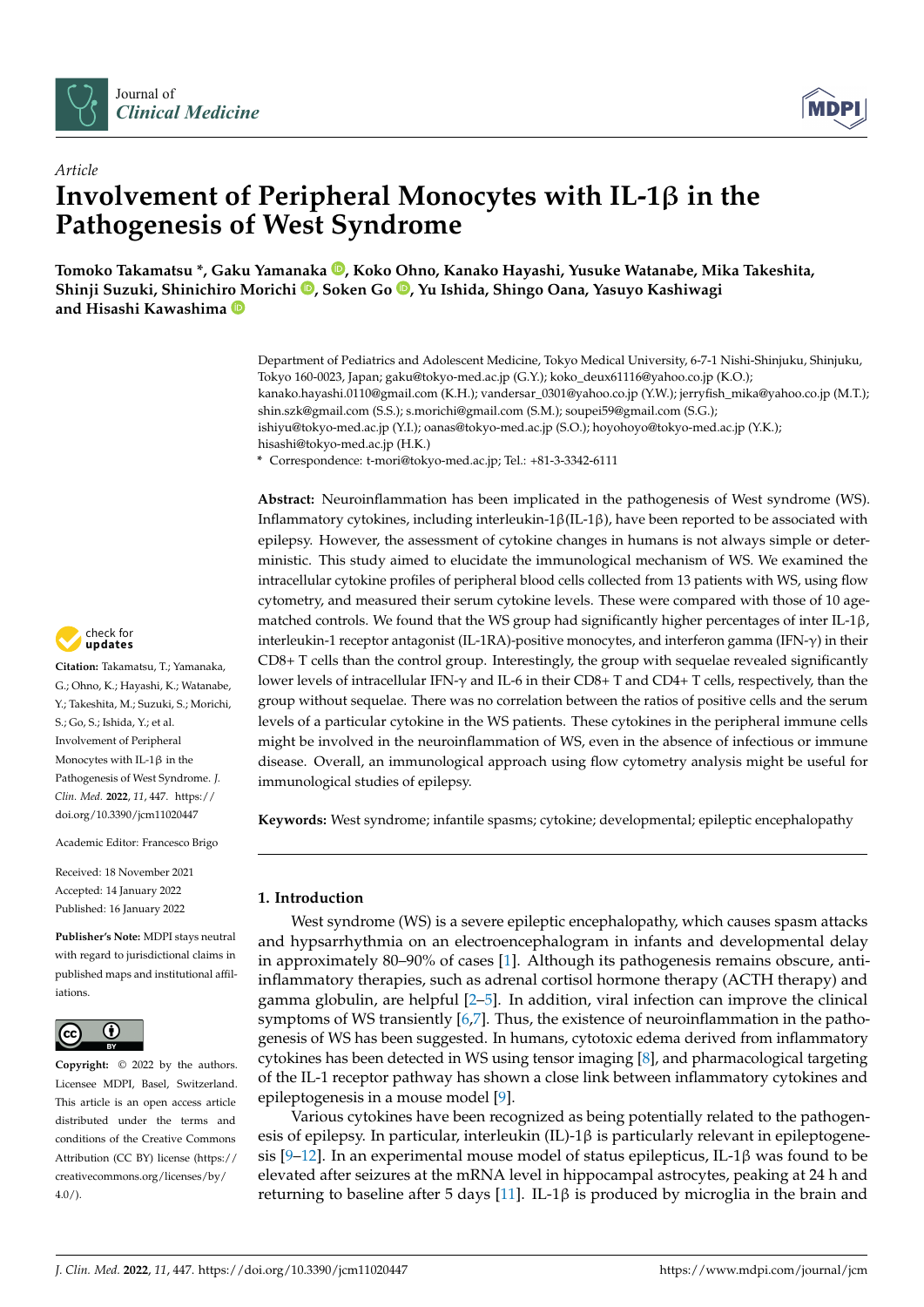has been reported to influence astrocytes to acquire epileptogenesis [\[12\]](#page-7-7). However, these results have not been demonstrated in West's mouse model, nor has it been studied in humans. Although Shiihara et al. reported decreased levels of IL-1β after ACTH therapy [\[13\]](#page-7-9), recent studies, including our own, have not yielded equivalent findings and detected no significant differences in IL-1RA levels in a large number of samples [\[14\]](#page-7-10). We previously reported that serum IL-1RA levels increased after treatment, following the resolution of clinical symptoms. Some reports suggest that treatment with ACTH increases the number of CD4+ cells and CD3+ cells [\[15\]](#page-7-11).

There have been several previous reports on cytokines and West syndrome. Tekgul et al. [\[4\]](#page-7-12) reported that IL-6 was higher in the WS group but was significantly lower than that in the control group, which included patients with meningitis and convulsions. However, a study by Haginoya et al. [\[5\]](#page-7-2), and a study by our group [\[14\]](#page-7-10), did not detect significant levels of pro-inflammatory cytokines, including IL-6, TNF-α, and IL-1b, in patients with WS compared with controls. As for the serum, Liu, Wang et al. [\[3\]](#page-7-13) showed that there were elevated levels of IL-2, TNF-α, and IFN-α, while Ture et al. [\[16\]](#page-7-14) reported that IL-6 and IL-17A levels were significantly higher in the untreated patient group compared with the healthy control group. To date, there are no conclusive findings on the inflammatory cytokine assessment of WS [\[2\]](#page-7-1). Cytokine measurements in humans are not always simple or deterministic; a systematic review also highlighted controversial results [\[17\]](#page-7-15). Many reports suggest that seizure timing, sample processing, and blood collection can affect the results of cytokine analysis. The timing of seizures, processing of specimens, and blood drawing may influence cytokine analysis results [\[18](#page-7-16)[–22\]](#page-7-17).

IL-1β circulating in the blood is particularly unstable. Despite having active systemic auto-inflammatory disease, IL-1β levels may appear within normal limits [\[23\]](#page-8-0). In addition, the involvement of IL-1β in WS pathogenesis has not yet been investigated. However, flow cytometric analysis revealed that intracellular IL-1β levels in peripheral monocytes of pediatric patients with intractable epilepsy were higher than those in the controls and were associated with clinical symptoms [\[10\]](#page-7-18).

Therefore, in this study, we aimed to evaluate the intracellular cytokine profiles and cell surface markers of the cells involved in WS using flow cytometric analysis in order to elucidate the immunological mechanisms of WS. Moreover, we attempted to investigate the association between these immunological assessments and the sequelae of the patients.

## **2. Materials and Methods**

# *2.1. Patients*

In total, 13 pediatric patients with WS and 10 healthy controls were enrolled retrospectively. We selected inpatients aged 3–7 months that were treated at the Department of Pediatrics and Adolescents, Tokyo Medical University Hospital (Tokyo, Japan), between January 2017 and February 2021. Table [1](#page-2-0) summarizes the clinical characteristics of all patients. We defined mild developmental delay as a developmental quotient (DQ) > 70. We also defined good prognosis as normal development and mild developmental delay. DQ was estimated using the Enjoji Scale of Infant Analytical Development, released in 1977. It is widely used in Japan [\[24\]](#page-8-1) and consists of the following six domains: gross motor skills, fine motor skills, sociality, activities of daily living, language understanding, and speaking ability.

# 2.1.1. Inclusion Criteria

WS was defined as epileptic spasms in clusters, and the ictal period of hypsarrhythmia was recorded on video electroencephalography [\[25\]](#page-8-2). Blood samples were collected during the ictal period before treatment with ACTH or vigabatrin. All patients provided blood samples within 1 month of experiencing epileptic spasms.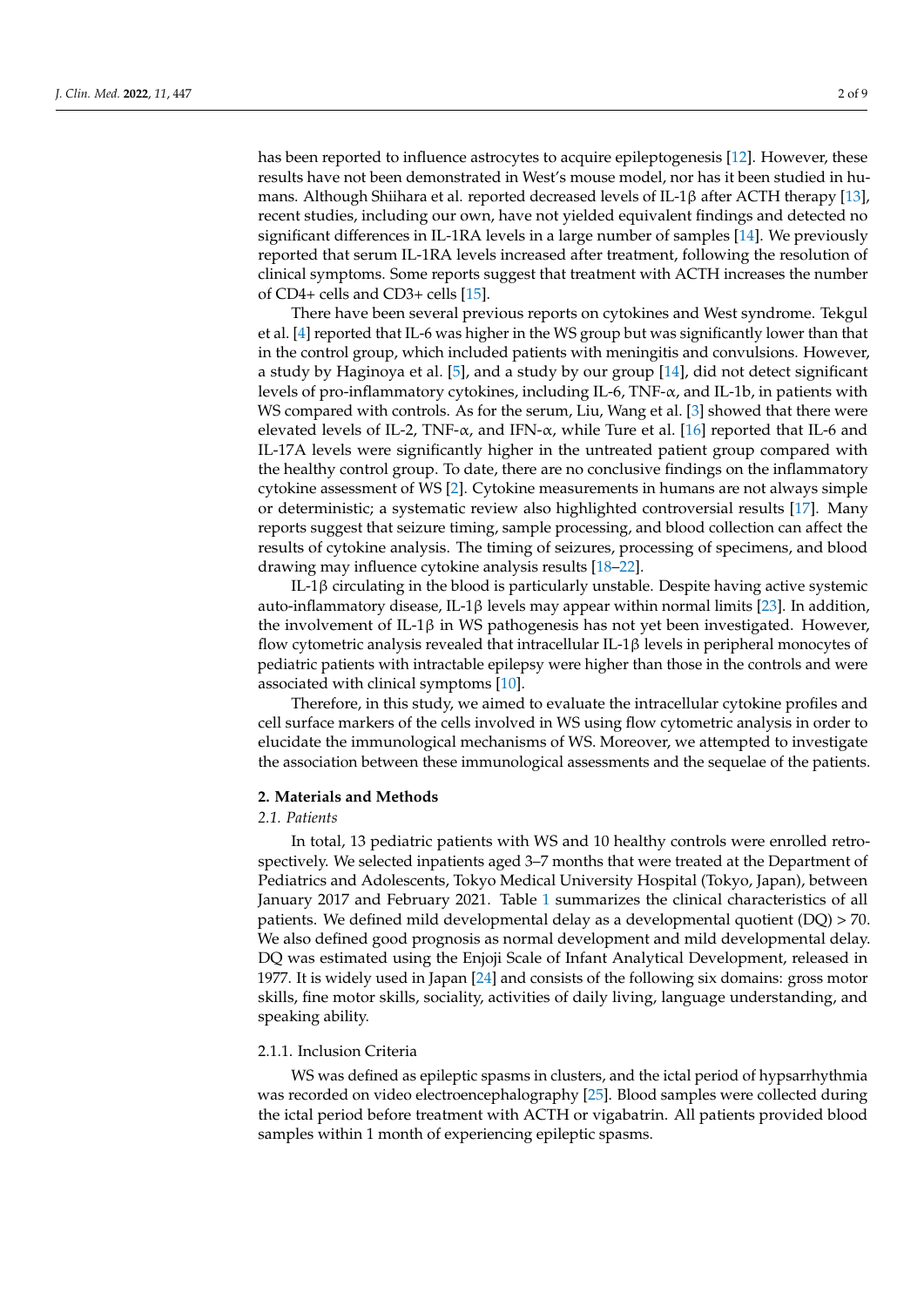| Case | <b>Sex</b> | Age<br>(Month) | <b>Cause of West Syndrome</b>   | Antiepileptic<br>Drugs Taken<br><b>During Blood Sampling</b> | <b>Antiepileptic Drugs</b><br>Administered<br><b>After Blood Sampling</b> | <b>Outcomes</b> |
|------|------------|----------------|---------------------------------|--------------------------------------------------------------|---------------------------------------------------------------------------|-----------------|
| 1    | M          | 5              | None                            | Vit.B6                                                       | ACTH, VGB                                                                 | ND              |
| 2    | F          | 6              | <b>None</b>                     | Vit.B6                                                       | ACTH, VGB                                                                 | ND              |
| 3    | M          | 6              | Tuberous sclerosis              | None                                                         | <b>VGB</b>                                                                | ND              |
| 4    | F          | 4              | Tuberous sclerosis              | <b>ZNS</b>                                                   | VGB                                                                       | MD              |
| 5    | M          | 5              | Tuberous sclerosis              | <b>ZNS</b>                                                   | VGB, VPA                                                                  | MD              |
| 6    | М          | 5              | Cerebral infarction             | <b>ZNS</b>                                                   | <b>ACTH</b>                                                               | MD              |
| 7    | M          | 3              | Lissencephaly                   | VPA, ZNS                                                     | VGB, Keto milk                                                            | <b>SD</b>       |
| 8    | M          | 5              | Focal cortical dysplasia        | Vit.B6, ZNS, LEV                                             | <b>ACTH</b>                                                               | <b>SD</b>       |
| 9    | M          | 3              | Unexplained brain atrophy       | Vit.B6                                                       | ACTH, VGB, LTG                                                            | <b>SD</b>       |
| 10   | M          | 5              | Periventricular<br>leukomalacia | VPA, ZNS                                                     | ACTH, Clonazepam                                                          | <b>SD</b>       |
| 11   | M          | 7              | Trisomy 21                      | TPM, VPA                                                     | <b>VGB</b>                                                                | <b>SD</b>       |
| 12   | M          | 7              | Leigh syndrome                  | ZNS, LEV                                                     | None                                                                      | SD              |
| 13   | М          | 5              | Cerebral infarction             | Vit.B6                                                       | <b>ACTH</b>                                                               | MD              |

<span id="page-2-0"></span>**Table 1.** Clinical features and diagnosis of pediatric patients with West syndrome (*n* = 13).

M: male, F: female, ACTH: adrenocorticotropic hormone, ZNS: zonisamide, VPA: valproic acid, LEV: levetiracetam, VGB: vigabatrin, Vit.B6: vitamin B6, TPM: topiramate, ND: normal development, MD: mild developmental delay, SD: severe developmental delay.

The control group comprised age- and sex-matched individuals without inflammatory diseases, including malnourishment and asthma without fever. The children's parents provided informed consent on behalf of their children for the use of their clinical samples. The study protocol was approved by the Ethics Committee of Tokyo Medical University (approval number: SH3779) and was conducted in accordance with the tenets of the Declaration of Helsinki and its later amendments.

# 2.1.2. Exclusion Criteria

Patients with inflammatory condition, such as pyrexia, and viral infection were excluded from this study.

# *2.2. Blood Sampling, Isolation, and Activation of Lymphocytes*

We collected heparinized venous blood (5 mL) from all participants. Peripheral blood mononuclear cells (PBMC) (5  $\times$  10<sup>6</sup> cells/mL) were obtained using Ficoll-Paque PLUS (Pharmacia, Uppsala, Sweden) and resuspended in RPMI-1640 supplemented with 10% fetal calf serum. We stained the intracellular effector molecules with brefeldin A (BioLegend, San Diego, CA, USA) and stimulated the lymphocyte samples with phytohemagglutinin  $(20 \text{ ng/mL})$ and ionomycin  $(1 \mu g/mL)$ ; Sigma-Aldrich, St. Louis, MO, USA) for 4 h. We also stimulated monocytes with LPS (20 ng/mL; O55:B5 *E. coli*, Merck KGaA, Darmstadt, Germany).

## *2.3. Flow Cytometry Analysis*

Based on previous reports [\[13](#page-7-9)[,26](#page-8-3)[,27\]](#page-8-4), flow cytometric analysis was performed using eight colors, including cell-surface makers CD3, CD4, CD8, CD14, CD25, and CD69 (eBioscience, San Diego, CA, USA and BioLegend, San Diego, CA, USA). Table S1 lists the results of the intracellular cytokine and cell surface marker analysis. For intracellular staining of these cytokines, the treated PBMCs were permeabilized with cell surface antigens, stained, and fixed with the Cytofix/Cytoperm Fixation/Permeabilization Solution (BD Biosciences, San Jose, CA, USA). The samples were subsequently analyzed using the FACS Canto II flow cytometer and the BD FACSDiva Flowjo software (BD Biosciences, Franklin Lakes, NJ, USA).

# *2.4. Analysis of Cytokine Profiles in Plasma*

The Bio-Plex multiplex cytokine assay (Bio-Rad Inc., Hercules, CA, USA) was used to measure 27 cytokines and chemokines in the blood samples with flow cytometric analysis (Table S2).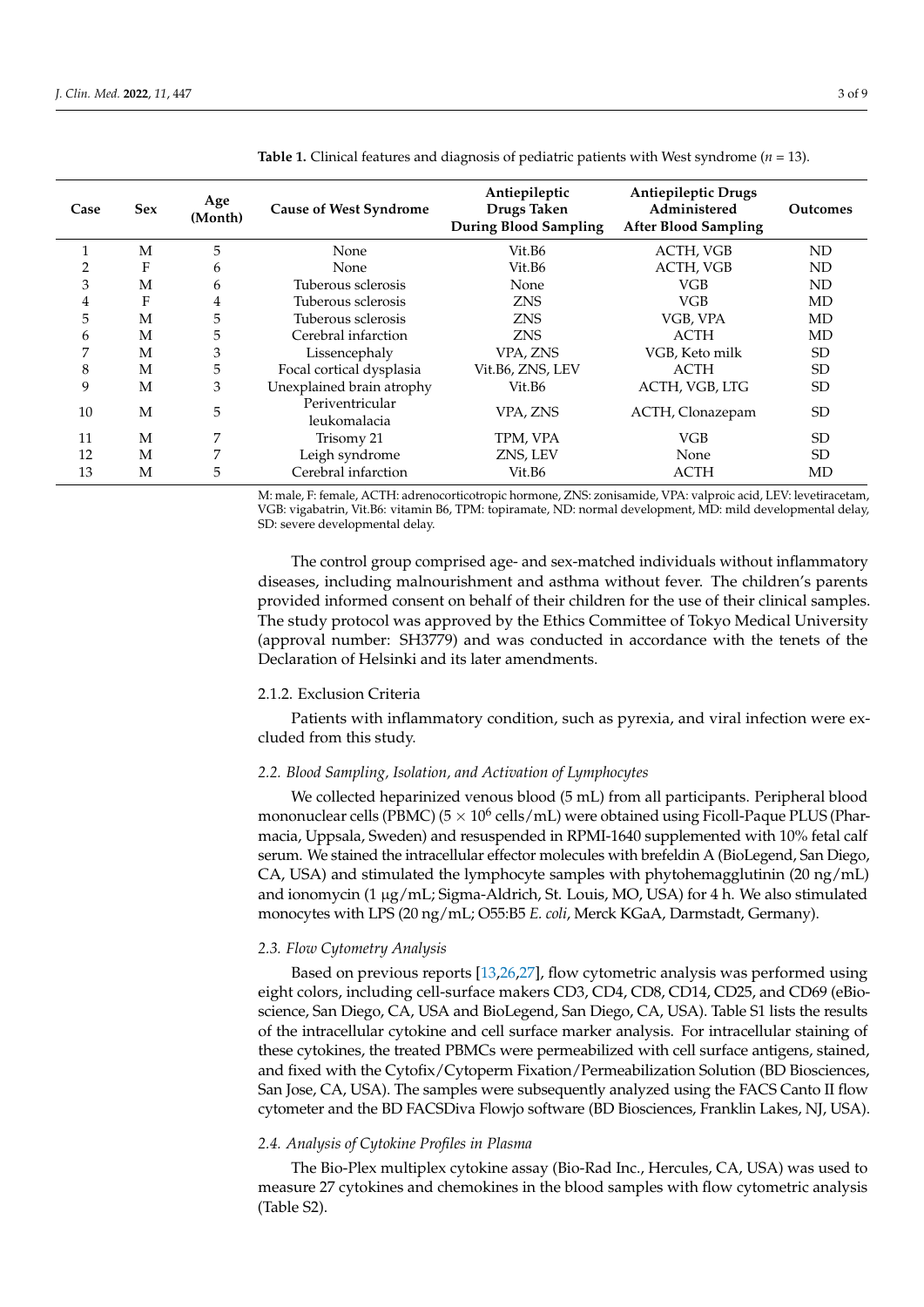# *2.5. Statistical Analysis*

All analyses were conducted using the SPSS statistical software (version 26, IBM Corp., Armonk, NY, USA). Continuous data were presented as the median and interquartile range (IQR). Two-sided *p* < 0.05 was considered statistically significant. The Mann–Whitney U test was used to analyze the continuous and categorical variables to compare patients and controls.

#### **3. Results**

# *3.1. Patient Demographics*

There were 13 patients (12 boys) in the WS group, with a median age of 5 months (IQR, 4.8–6.0). There were 11 symptomatic groups, with three cases of tuberous sclerosis complex (TSC), trisomy 21, Leigh syndrome, and periventricular leukomalacia (Table [1\)](#page-2-0). ACTH therapy and vigabatrin were administered in seven and six patients, respectively. In three patients, a combination of ACTH and vigabatrin was administered.

Six patients displayed good prognosis, normal development, and mild developmental delay. The remaining six patients had severe developmental delay. Moreover, six patients with severe prognosis could not hold their neck up.

As control cases, we enrolled cryptogenic groups comprising 10 participants (five boys), with a median age of 6 months (IQR, 4.8–36). There were no statistically significant differences in age and sex between the patients and the control group ( $p = 0.07$ ).

## <span id="page-3-0"></span>*3.2. Intracellular Cytokine Expression*

The percentage of IL-1 $\beta$ - and IL-1RA-positive monocytes in the WS group were significantly higher than that in the control group. Representative graphs and histograms of flow cytometry of monocytes (Figure [1a](#page-3-0),b) clearly showed the difference in the percentage of IL-1β between the control and WS groups.



**Figure 1.** (a) An example of a plot of flow cytometry results for IL-1β and IL-1RA and the histogram of CD14-positive monocytes, analyzed by flow cytometry in patients with West syndrome and the control group. An increase in IL-1β production could be observed in patients with West syndrome. IL; interleukin, WS; west syndrome, TNF; Tumor necrosis factor (**b**) Intracellular cytokine expression in monocytes. Blood samples were obtained from 13 patients with West syndrome and 10 healthy maximum value on the top and the minimum value on the bottom. " $\times$ " represents the mean, and the line in the middle box represents the median.  $*$   $p$  < 0.05. controls. The boxplot extends from the 25th to the 75th percentile. The whiskers represent the

 $W_{\text{tot}} = (1 + \epsilon)^{-1} W_1 + (1 + \epsilon)^{-1} W_2 + (1 + \epsilon)^{-1} W_3$ In addition, the intracellular interferon (IFN)-γ of CD8+ T cells in the WS group was found to be at a significantly higher level than that in the healthy control group. Table  $2$ summarizes the expression data obtained.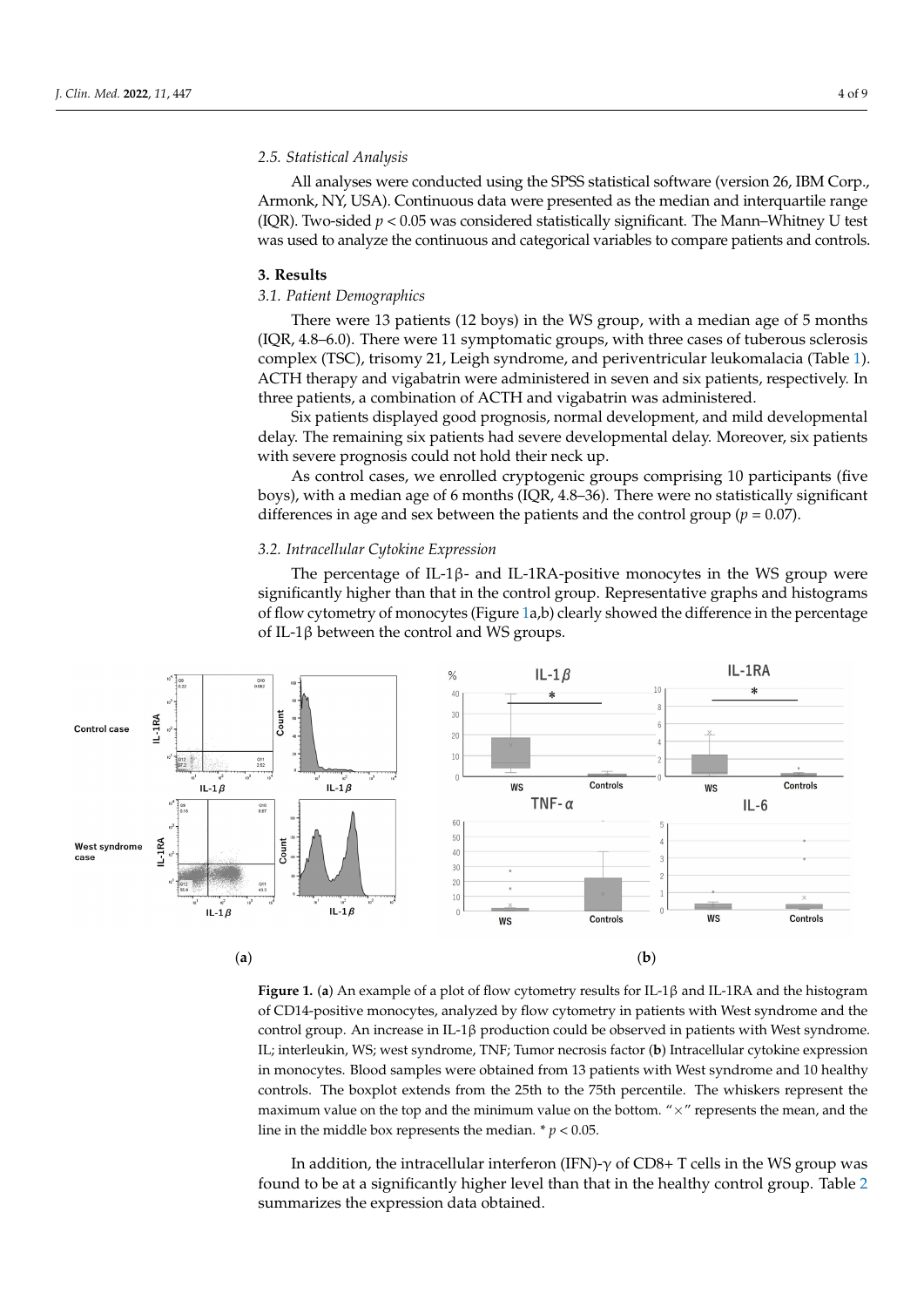|               |      | <b>WS Group</b> |              | <b>Control Group</b> | $p$ Value |  |  |  |  |
|---------------|------|-----------------|--------------|----------------------|-----------|--|--|--|--|
| Monocytes     |      |                 |              |                      |           |  |  |  |  |
| IL-1 $\beta$  | 6.5  | (4.0, 18.4)     | 0.75         | (0.4, 1.2)           | $0.000*$  |  |  |  |  |
| IL-1RA        | 0.47 | (0.28, 2.4)     | 0.35         | (0.14, 0.43)         | $0.039*$  |  |  |  |  |
| $II - 6$      | 0.14 | (0.04, 0.34)    | 0.15         | (0.02, 0.30)         | 0.48      |  |  |  |  |
| TNF- $\alpha$ | 2.0  | (0.55, 2.3)     | 0.55         | (0.35, 22.2)         | 0.51      |  |  |  |  |
|               |      | $CD4+T$ cells   |              |                      |           |  |  |  |  |
| IFN- $\gamma$ | 0.01 | (0, 0.86)       | 0.02         | (0.01, 0.64)         | 0.62      |  |  |  |  |
| Granzyme A    | 0.42 | (0.18, 0.73)    | 0.58         | (0.33, 0.84)         | 0.76      |  |  |  |  |
| $IL-17$       | 0.04 | (0.02, 0.5)     | 0.09         | (0.12, 0.46)         | 1.00      |  |  |  |  |
| $IL-10$       | 0.04 | (0.03, 1.29)    | 0.19         | (0.11, 0.30)         | 0.59      |  |  |  |  |
| IL-1 $\beta$  | 0.32 | (0.14, 0.84)    | 0.51         | (0.19, 1.99)         | 0.49      |  |  |  |  |
| IL-1RA        | 2.4  | (0.80, 6.2)     | 3.7          | (0.7, 8.4)           | 0.29      |  |  |  |  |
| $IL-6$        | 0.05 | (0.01, 0.21)    | 0.05         | (0.01, 0.07)         | 0.38      |  |  |  |  |
| TNF- $\alpha$ | 0.3  | (0.1, 0.42)     | 0.25         | (0.21, 0.48)         | 0.96      |  |  |  |  |
|               |      | CD8+T cells     |              |                      |           |  |  |  |  |
| IFN- $\gamma$ | 4.2  | (0.38, 6.2)     | 1.9          | (0.12, 3.7)          | $0.02*$   |  |  |  |  |
| Granzyme A    | 2.3  | (0.58, 9.5)     | 1.9          | (0.60, 5.1)          | 0.26      |  |  |  |  |
| $IL-17$       | 0.01 | (0, 0.08)       | $\mathbf{0}$ | (0, 0.04)            | 0.62      |  |  |  |  |
| $IL-10$       | 0.02 | (0.01, 0.26)    | 0.1          | (0, 0.16)            | 0.89      |  |  |  |  |
| IL-1 $\beta$  | 1.8  | (0.37, 1.9)     | 0.26         | (0.09, 0.26)         | 0.29      |  |  |  |  |
| IL-1RA        | 1.5  | (1.1, 22.9)     | 4.1          | (4.9, 0.3)           | 0.68      |  |  |  |  |
| $IL-6$        | 0.24 | (0, 1.3)        | 0.24         | (0, 1.3)             | 0.34      |  |  |  |  |
| TNF- $\alpha$ | 0.3  | (0, 0.16)       | 0.55         | (0.02, 0.23)         | 0.71      |  |  |  |  |
|               |      | NKT-like cells  |              |                      |           |  |  |  |  |
| IFN- $\gamma$ | 0.04 | (0.02, 0.07)    | 0.12         | (0, 0.13)            | 0.690     |  |  |  |  |
| Granzyme A    | 0.0  | (0, 0.06)       | 0.01         | (0, 0.02)            | 0.847     |  |  |  |  |
| NK cells      |      |                 |              |                      |           |  |  |  |  |
| IFN- $\gamma$ | 0.69 | (0.58, 1, 3)    | 0.95         | (0.21, 4.2)          | 0.405     |  |  |  |  |
| Granzyme A    | 0.02 | (0.01, 0.09)    | 0.28         | (0.05, 0.4)          | 0.131     |  |  |  |  |
|               |      | <b>B</b> cells  |              |                      |           |  |  |  |  |
| IFN- $\gamma$ | 0.26 | (0.01, 0.76)    | 0.25         | (0.02, 0.47)         | 0.372     |  |  |  |  |
| Granzyme A    | 0.02 | (0.01, 0.04)    | 0.25         | (0.02, 0.47)         | 0.846     |  |  |  |  |

<span id="page-4-0"></span>**Table 2.** Comparison of intracellular cytokine levels between patients with West syndrome and the control participants.

WS; West syndrome, IFN; interferon, IL; interleukin, TNF; tumor necrosis factor, Data are presented as medians (interquartile range).  $p < 0.05$ .

The WS group without sequelae had significantly higher levels of intracellular IFN-γ and interleukin (IL-) 6 in the CD8+ T and CD4+ T cells than the group with sequelae. The number of IL-1β- and IL-1RA-positive monocytes in the group with sequelae was higher than that in the group without sequelae, but these differences were not significant.

The total percentage of monocytes (CD14+), CD4+ T cells (CD3+, CD4+, CD25+, CD69+), CD8+ T cells (CD3+, CD8+, CD25+, CD69+), B cells (CD3+, CD19+), NK cells (CD3−, CD56+), and NKT- cells (CD3+, CD56+) were detected by immunofluorescence phenotyping, and we found no difference between patients with WS and controls.

No significant differences were found between the patients in the cryptogenic and those in the symptomatic groups.

# *3.3. Plasma Cytokine Levels*

We compared the plasma levels of 27 cytokines and chemokines of the two groups. IL-6 levels were significantly higher in the control group (Table S3).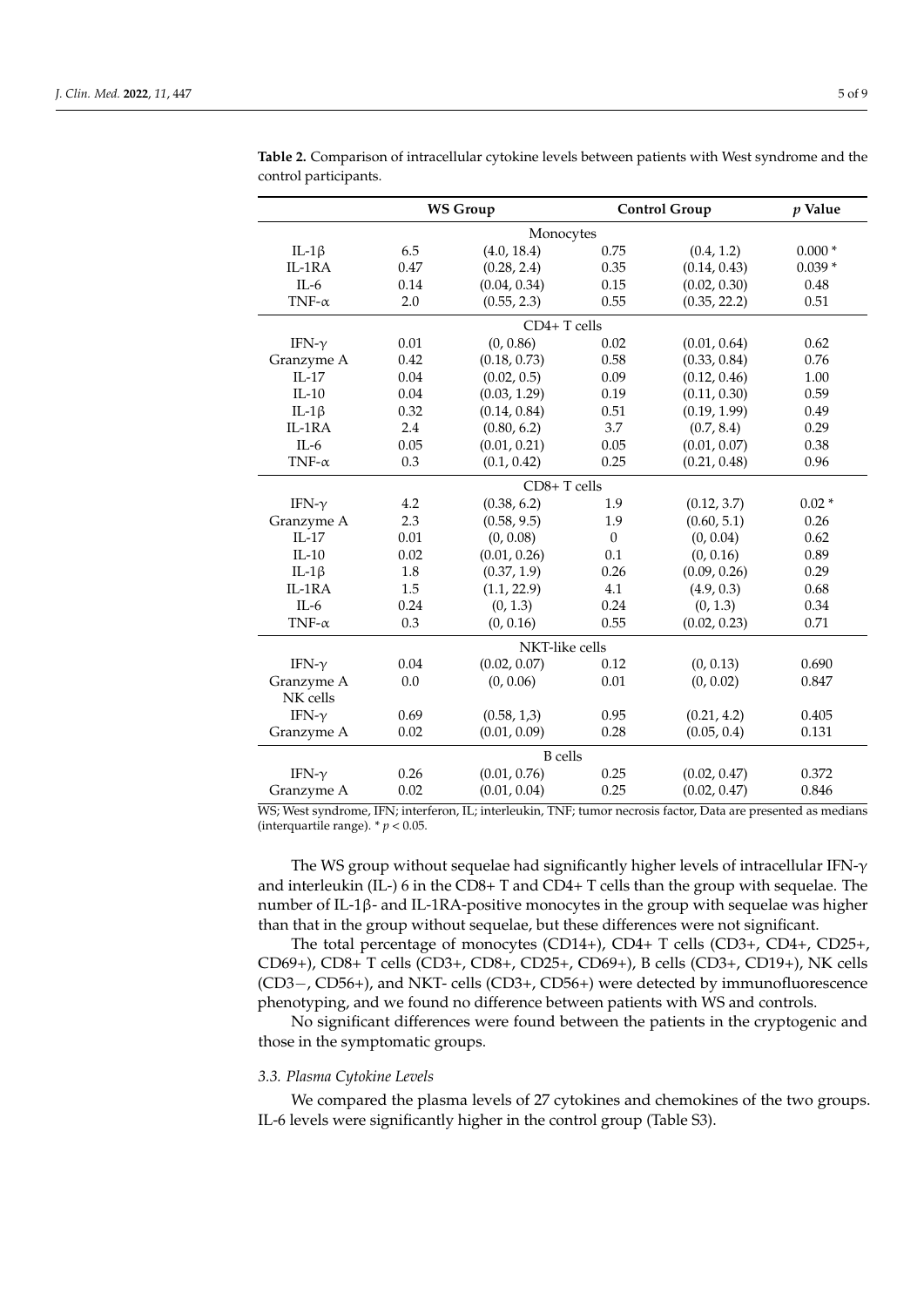# **4. Discussion**

# *4.1. Pincipal Findings*

We observed significantly higher levels of IL-1β- and IL-1RA-positive monocytes and IFN-γ-positive CD8 T-cells in the WS group compared with the control group.

To the best of our knowledge, this was the first study to examine the cells associated with the origin of cytokines using flow cytometry analysis in patients with WS; flow cytometry analysis in patients with intractable epilepsy has been performed [\[10\]](#page-7-18). The intracellular analysis of patients with Dravet syndrome revealed increased levels of proinflammatory cytokines, including  $IL-1\beta$ , in cells following the stimulation of monocytes with an in vitro vaccine [\[26\]](#page-8-3). In addition, the level of intracellular IL-1 $\beta$  in peripheral monocytes, but not the serum, of pediatric drug-resistant epilepsy was higher than that of controls. Furthermore, the level of intracellular IL-1 $\beta$  was correlated with the frequency of seizures, and we have confirmed the association between the clinical features and intracellular IL-1β levels [\[10\]](#page-7-18).

Despite the flow cytometry results, there were no significant differences in the plasma IL-1β levels, consistent with previous reports [\[13,](#page-7-9)[14,](#page-7-10)[16\]](#page-7-14). As mentioned above, IL-1β in the blood was highly unstable, and IL-1 $\beta$  levels were frequently seen in the normal range, even with highly active systemic autoinflammatory diseases [\[28\]](#page-8-5). Moreover, IL-1β detection using standard techniques was difficult [\[29\]](#page-8-6) owing to its presence in microvesicles [\[23\]](#page-8-0). In vitro studies by flow cytometry may allow the detection of IL-1β in intractable epilepsy.

This study and a previous study on DREs [\[10\]](#page-7-18) consistently reported significantly higher levels of IL-1RA. Moreover, Shiihara et al. found significantly higher levels of serum IL-RA [\[13\]](#page-7-9); however, similar findings could not be detected in this study and in the previous study [\[14\]](#page-7-10). Researchers have reported a discrepancy between the intracellular cytokine levels in monocytes and in the plasma. Despite limited comparative analyses of intracellular cytokines and plasma levels, a similar trend has been observed in adult patients with intractable mesial temporal lobe epilepsy [\[25\]](#page-8-2). The underlying reasons for this discrepancy have not been completely elucidated as cytokines are expressed in various peripheral and central neurons.

In this study, patients with WS had increased levels of IFN- $\gamma$  in their CD8+ T-cells than the healthy controls. Interestingly, WS patients with sequelae had significantly lower levels of intracellular IFN- $\gamma$  and IL-6 in their CD8+ T and CD4+ T cells, respectively, than those without sequelae. However, the levels of IL-1β and IL-1RA were not significantly different. Both IFN-gamma and IL-6 are considered pro-inflammatory cytokines; however, they have dual inflammatory [\[30\]](#page-8-7) and anti-inflammatory properties. The intracellular cytokine analysis of CD4+ T cells in adult patients with mesial temporal lobe epilepsy revealed elevated IL-6 [\[31\]](#page-8-8) and IFN-γ levels [\[25\]](#page-8-2). IFN-γ exerts neurotoxic effects in specific epileptic syndromes, such as TLE [\[31\]](#page-8-8). However, whether these cytokines act in a neuroprotective or neurotoxic manner in the pathogenesis of epilepsy remains unknown.

In the WS group, serum IL-6 levels were in the normal range, similar to that in a previous report [\[5,](#page-7-2)[14\]](#page-7-10). However, in the control group of this study, IL-6 levels were high, and a significant difference was confirmed. It is possible that the control group included cases with high levels of IL-6, such as those with an allergic constitution.

TNF- $\alpha$  has been shown to be associated with epilepsy [\[3\]](#page-7-13), with Liu demonstrating elevated serum TNF-α levels. In WS, Liu et al. reported that symptomatic WS patients had higher serum TNF-α levels than cryptogenic WS patients. However, no significant difference was observed in this study. This might be due to the small sample size or due to the fact that accurate levels may not have been captured due to the short half-life [\[32\]](#page-8-9).

Conventionally, resistance to treatment varies depending on the pathogenesis of WS, and recent reports have shown that patients with WS caused by structural acquired diseases (such as neonatal stroke and hypoxic-ischemic encephalopathy) are more responsive to ACTH treatment than patients with congenital disease [\[33\]](#page-8-10). In the present study, there was a trend toward a better prognosis in the group with no identifiable etiologies and in cases of tuberous sclerosis treated with vigabatrin. However, cytokines were not significantly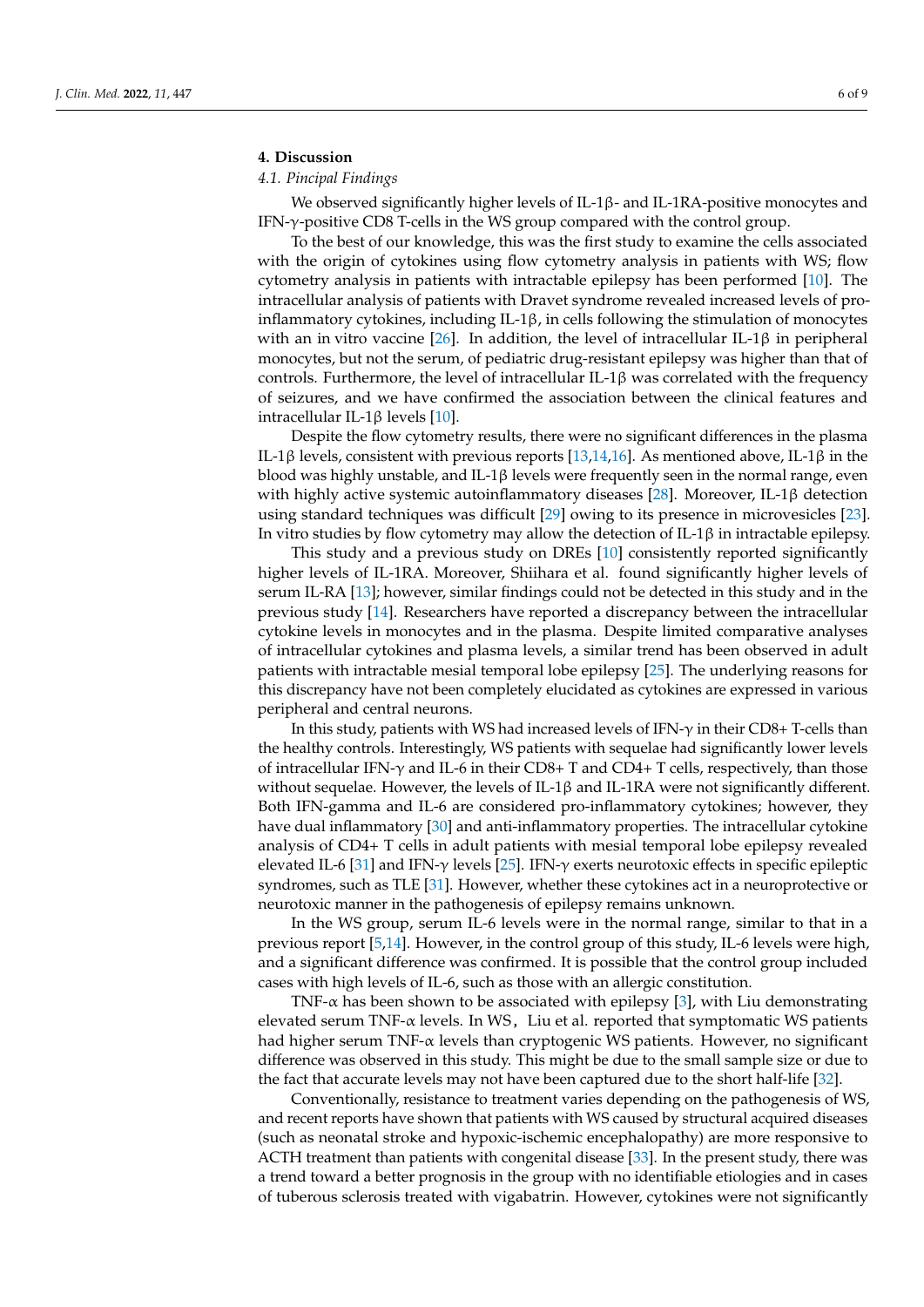different between the two groups, and past studies of cytokines have not yielded a unifying theory. Therefore, it is possible that immunogenicity and inflammatory pathways might also be related to the etiology of WS, but this is not evident at present.

Recent studies on human and mouse models have implicated the mechanisms that mediate the infiltration of cells from the periphery to the central nervous system (CNS) in the pathogenesis of epilepsy [\[34\]](#page-8-11). One study reviewed the relevance of the peripheral nervous system and CNS in the etiology of epilepsy [\[35\]](#page-8-12). We speculated that cell infiltration was not only a secondary destructive event associated with blood–brain barrier failure, but was also a non-disruptive event promoted by various mediators produced by the neurovascular unit [\[30\]](#page-8-7). Previous studies have shown that the knockout of CCR2, the receptor for CCL2, nearly abolished the kainic acid (KA)-induced elevation of IL-1β [\[36\]](#page-8-13) and that activated resident microglia and infiltrating macrophages were the source of IL-1 elevation after KA-induced seizures, as evidenced by IL-1 expression in the microglia and monocytes. Our current study on pediatric intractable epilepsy, including WS, detected higher levels of intracellular IL-1β in peripheral monocytes, but not in other cells. In the pathogenesis of WS, the peripheral immunological reaction may influence the CNS, and peripheral monocytes producing IL-1β and IL-1RA are associated with CNS damage in WS.

# *4.2. Limitations*

Owing to our small sample size, we could not perform statistical analysis for each etiology or drug, such as vitamin B6, ACTH, and vigabatrin. Moreover, vitamin B6 and anti-epileptic drugs could influence the immune parameters [\[37](#page-8-14)[,38\]](#page-8-15). Vitamin B6 (or AEDs) may have an effect on cytokine regulation in West syndrome. In this study, we were not able to compare patients with and without vitamin B6 (or AEDs).

Although we examined the immune cells in the periphery, we did not analyze those in the spinal fluid or central tissues. Lastly, it was impossible to determine whether cytokines migrated during epileptic seizures or whether an inflammatory response was causing the seizures. Thus, the present study was exploratory, and the present results are suggestive but not definitive. Further studies are required to examine the mechanism by which peripheral immune responses affect the central immune system in WS pathogenesis.

# **5. Conclusions**

Peripheral immune cells, such as monocytes, that produce IL-1β might be responsible for the pathogenesis of WS. Immunological methods using flow cytometry could facilitate the measurement of IL-1 $\beta$  levels, which remains challenging to assess, thereby contributing to immunological studies of epilepsy.

**Supplementary Materials:** The following are available online at [https://www.mdpi.com/article/](https://www.mdpi.com/article/10.3390/jcm11020447/s1) [10.3390/jcm11020447/s1,](https://www.mdpi.com/article/10.3390/jcm11020447/s1) Table S1: Examination parameters for intracellular cytokines and plasma cytokine/chemokines, Table S2: Comparison of intracellular cytokine levels between patients with West syndrome and the control participants, Table S3: Plasma cytokine/chemokine concentrations of patients with West syndrome and control group participants.

**Author Contributions:** Conceptualization, T.T. and G.Y.; methodology, K.O.; software, S.S.; formal analysis, S.M.; investigation, K.H., Y.W., M.T., S.G. and S.O.; resources, Y.I.; data curation, Y.K.; writing—original draft preparation, T.T.; supervision, G.Y.; project administration, H.K. All authors have read and agreed to the published version of the manuscript.

**Funding:** This study was supported by the Japan Epilepsy Research Foundation (20012).

**Institutional Review Board Statement:** The study protocol was approved by the Ethics Committee of Tokyo Medical University (approval number: SH3779) and was conducted in accordance with the tenets of the Declaration of Helsinki and its later amendments.

**Informed Consent Statement:** Informed consent was obtained from all subjects involved in the study.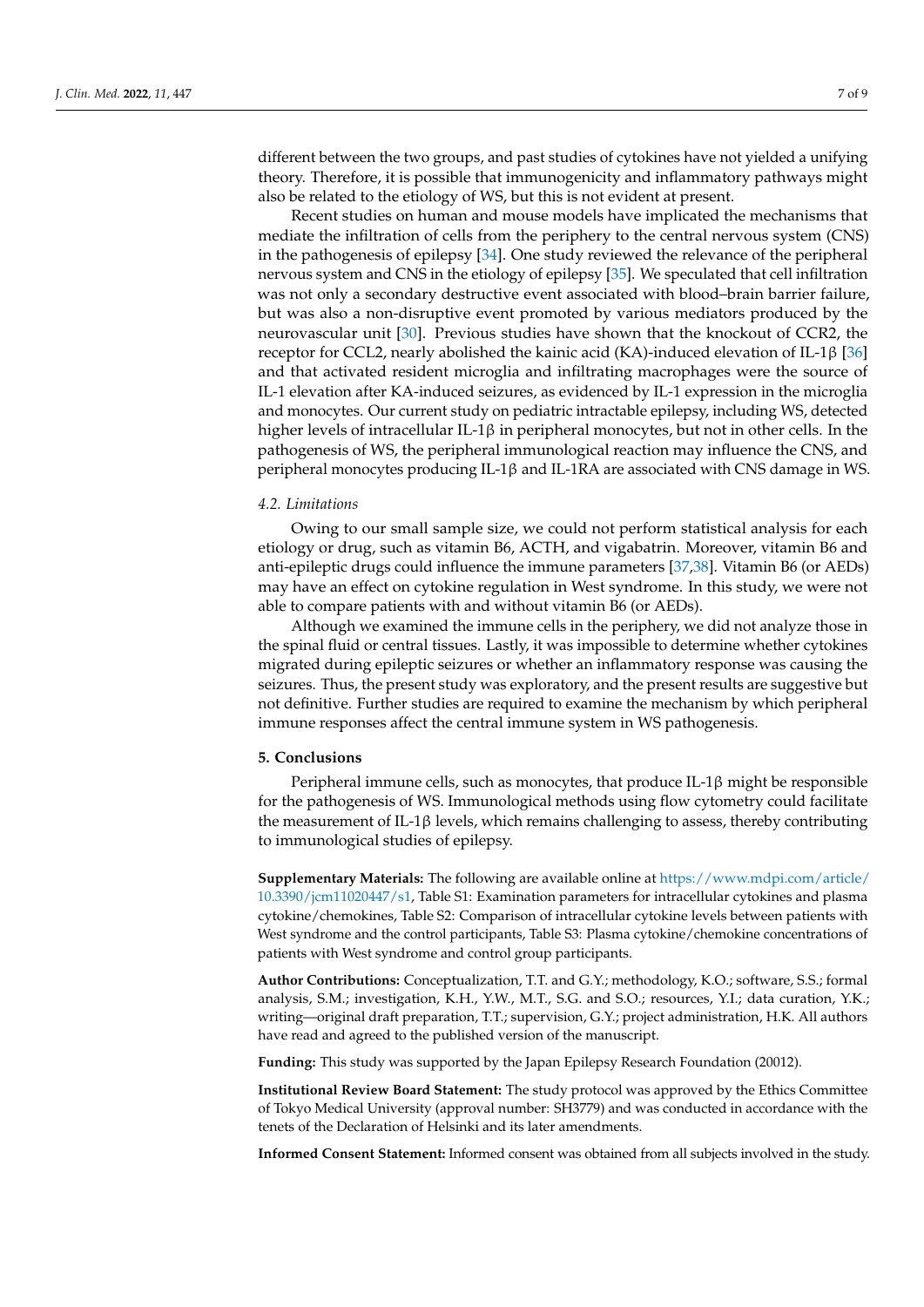**Acknowledgments:** We would like to thank the patients and their parents for their involvement in this study and Takako Matsuoka of the University of Tokyo Hospital for their technical support with flow cytometry analysis.

**Conflicts of Interest:** The authors declare no conflict of interest.

# **References**

- <span id="page-7-0"></span>1. Riikonen, R. Long-Term Otucome of West Syndrome: A Study of Adults with a History of Infantile Spasms. *Epilepsia* **1996**, *37*, 367–372. [\[CrossRef\]](http://doi.org/10.1111/j.1528-1157.1996.tb00573.x)
- <span id="page-7-1"></span>2. Shandra, O.; Moshé, S.L.; Galanopoulou, A.S. Inflammation in Epileptic Encephalopathies. *Adv. Protein Chem. Struct. Biol.* **2017**, *108*, 59–84. [\[CrossRef\]](http://doi.org/10.1016/bs.apcsb.2017.01.005)
- <span id="page-7-13"></span>3. Liu, Z.S.; Wang, Q.W.; Wang, F.L.; Yang, L.Z. Serum Cytokine Levels Are Altered in Patients with West Syndrome. *Brain Dev.* **2001**, *23*, 548–551. [\[CrossRef\]](http://doi.org/10.1016/S0387-7604(01)00313-8)
- <span id="page-7-12"></span>4. Tekgul, H.; Polat, M.; Tosun, A.; Serdaroglu, G.; Kutukculer, N.; Gokben, S. Cerebrospinal Fluid Interleukin-6 Levels in Patients with West Syndrome. *Brain Dev.* **2006**, *28*, 19–23. [\[CrossRef\]](http://doi.org/10.1016/j.braindev.2005.03.007)
- <span id="page-7-2"></span>5. Haginoya, K.; Noguchi, R.; Zhao, Y.; Munakata, M.; Yokoyama, H.; Tanaka, S.; Hino-Fukuyo, N.; Uematsu, M.; Yamamoto, K.; Takayanagi, M.; et al. Reduced Levels of Interleukin-1 Receptor Antagonist in the Cerebrospinal Fluid in Patients with West Syndrome. *Epilepsy Res.* **2009**, *85*, 314–317. [\[CrossRef\]](http://doi.org/10.1016/j.eplepsyres.2009.03.013) [\[PubMed\]](http://www.ncbi.nlm.nih.gov/pubmed/19375283)
- <span id="page-7-3"></span>6. Lombroso, C.T. A Prospective Study of Infantile Spasms: Clinical and Therapeutic Correlations. *Epilepsia* **1983**, *24*, 135–158. [\[CrossRef\]](http://doi.org/10.1111/j.1528-1157.1983.tb04874.x)
- <span id="page-7-4"></span>7. Iwasaki, T.; Nonoda, Y.; Ishii, M. Remission Associated with Human Herpesvirus Infection in West Syndrome. *J. Child Neurol.* **2006**, *21*, 886–890. [\[CrossRef\]](http://doi.org/10.1177/08830738060210100401) [\[PubMed\]](http://www.ncbi.nlm.nih.gov/pubmed/17005106)
- <span id="page-7-5"></span>8. Ogawa, C.; Kidokoro, H.; Fukasawa, T.; Yamamoto, H.; Ishihara, N.; Ito, Y.; Sakaguchi, Y.; Okai, Y.; Ohno, A.; Nakata, T.; et al. Cytotoxic edema at onset in West syndrome of unknown etiology: A longitudinal diffusion tensor imaging study. *Epilepsia* **2018**, *59*, 440–448. [\[CrossRef\]](http://doi.org/10.1111/epi.13988) [\[PubMed\]](http://www.ncbi.nlm.nih.gov/pubmed/29315514)
- <span id="page-7-6"></span>9. Vezzani, A.; Maroso, M.; Balosso, S.; Sanchez, M.A.; Bartfai, T. IL-1 Receptor/Toll-Like Receptor Signaling in Infection, Inflammation, Stress and Neurodegeneration Couples Hyperexcitability and Seizures. *Brain Behav. Immun.* **2011**, *25*, 1281–1289. [\[CrossRef\]](http://doi.org/10.1016/j.bbi.2011.03.018) [\[PubMed\]](http://www.ncbi.nlm.nih.gov/pubmed/21473909)
- <span id="page-7-18"></span>10. Yamanaka, G.; Takamatsu, T.; Morichi, S.; Yamazaki, T.; Mizoguchi, I.; Ohno, K.; Watanabe, Y.; Ishida, Y.; Oana, S.; Suzuki, S.; et al. Interleukin-1β in Peripheral Monocytes Is Associated with Seizure Frequency in Pediatric Drug-Resistant Epilepsy. *J. Neuroimmunol.* **2021**, *352*, 577475. [\[CrossRef\]](http://doi.org/10.1016/j.jneuroim.2021.577475)
- <span id="page-7-8"></span>11. Vezzani, A.; Balosso, S.; Ravizza, T. The role of cytokines in the pathophysiology of epilepsy. *Brain Behav. Immun.* **2008**, *22*, 797–803. [\[CrossRef\]](http://doi.org/10.1016/j.bbi.2008.03.009) [\[PubMed\]](http://www.ncbi.nlm.nih.gov/pubmed/18495419)
- <span id="page-7-7"></span>12. Fumikazu, S.; Masao, A.; Schuichi, K. Reactive astrocyte-driven epileptogenesis is induced by microglia initially activated following status epilepticus. *JCI Insight* **2021**, *6*, e135391.
- <span id="page-7-9"></span>13. Shiihara, T.; Miyashita, M.; Yoshizumi, M.; Watanabe, M.; Yamada, Y.; Kato, M. Peripheral Lymphocyte Subset and Serum Cytokine Profilesof Patients with West Syndrome. *Brain Dev.* **2010**, *32*, 695–702. [\[CrossRef\]](http://doi.org/10.1016/j.braindev.2009.11.001)
- <span id="page-7-10"></span>14. Yamanaka, G.; Kawashima, H.; Oana, S.; Ishida, Y.; Miyajima, T.; Kashiwagi, Y.; Hoshika, A. Increased Level of Serum Interleukin-1 Receptor Antagonist Subsequent to Resolution of Clinical Symptoms in Patients with West Syndrome. *J. Neurol. Sci.* **2010**, *298*, 106–109. [\[CrossRef\]](http://doi.org/10.1016/j.jns.2010.07.018) [\[PubMed\]](http://www.ncbi.nlm.nih.gov/pubmed/20807663)
- <span id="page-7-11"></span>15. Ohya, T.; Nagai, T.; Araki, Y.; Yanagawa, T.; Tanabe, T.; Iyoda, K.; Kurihara, M.; Yamamoto, K.; Masunaga, K.; Iizuka, C.; et al. A pilot study on the changes in immunity after ACTH therapy in patients with West syndrome. *Brain Dev.* **2009**, *31*, 739–743. [\[CrossRef\]](http://doi.org/10.1016/j.braindev.2008.11.007) [\[PubMed\]](http://www.ncbi.nlm.nih.gov/pubmed/19118960)
- <span id="page-7-14"></span>16. Türe, E.; Kamaşak, T.; Cora, M.; Şahin, S.; Arslan, E.A.; Kaklıkaya, N.; Cansu, A. Comparison of the Serum Cytokine Levels Before and After Adrenocorticotropic Hormone (ACTH) Therapy in Patients with Infantile Spasm. *Seizure* **2016**, *41*, 112–115. [\[CrossRef\]](http://doi.org/10.1016/j.seizure.2016.06.021)
- <span id="page-7-15"></span>17. de Vries, E.E.; van den Munckhof, B.; Braun, K.P.; van Royen-Kerkhof, A.; de Jager, W.; Jansen, F.E. Inflammatory Mediators in Human Epilepsy: A Systematic Review and Meta-Analysis. *Neurosci. Biobehav. Rev.* **2016**, *63*, 177–190. [\[CrossRef\]](http://doi.org/10.1016/j.neubiorev.2016.02.007)
- <span id="page-7-16"></span>18. Lehtimäki, K.A.; Keränen, T.; Palmio, J.; Mäkinen, R.; Hurme, M.; Honkaniemi, J.; Peltola, J. Increased Plasma Levels of Cytokines After Seizures in Localization-Related Epilepsy. *Acta Neurol. Scand.* **2007**, *116*, 226–230. [\[CrossRef\]](http://doi.org/10.1111/j.1600-0404.2007.00882.x)
- 19. Alapirtti, T.; Rinta, S.; Hulkkonen, J.; Mäkinen, R.; Keränen, T.; Peltola, J. Interleukin-6, Interleukin-1 Receptor Antagonist and Interleukin-1Beta Production in Patients with Focal Epilepsy: A Video-EEG Study. *J. Neurol. Sci.* **2009**, *280*, 94–97. [\[CrossRef\]](http://doi.org/10.1016/j.jns.2009.02.355)
- 20. Lehtimäki, K.A.; Keränen, T.; Palmio, J.; Peltola, J. Levels of IL-1Beta and IL-1RA in Cerebrospinal Fluid of Human Patients After Single and Prolonged Seizures. *Neuroimmunomodulation* **2010**, *17*, 19–22. [\[CrossRef\]](http://doi.org/10.1159/000243081)
- 21. Jackman, K.; Kahles, T.; Lane, D.; Garcia-Bonilla, L.; Abe, T.; Capone, C.; Hochrainer, K.; Voss, H.; Zhou, P.; Ding, A.; et al. Progranulin Deficiency Promotes Post-Ischemic Blood–Brain Barrier Disruption. *J. Neurosci.* **2013**, *33*, 19579–19589. [\[CrossRef\]](http://doi.org/10.1523/JNEUROSCI.4318-13.2013) [\[PubMed\]](http://www.ncbi.nlm.nih.gov/pubmed/24336722)
- <span id="page-7-17"></span>22. Yamanaka, G.; Morishita, N.; Morichi, S.; Takeshita, M.; Tomomi, U.; Ishida, Y.; Tomoko, T.; Oana, S.; Watanabe, Y.; Go, S.; et al. Serial Analysis of Multiple Serum Cytokine Responses to Adrenocorticotropic Hormone Therapy in Patients with West Syndrome. *J. Child Neurol.* **2018**, *33*, 528–533. [\[CrossRef\]](http://doi.org/10.1177/0883073818770764) [\[PubMed\]](http://www.ncbi.nlm.nih.gov/pubmed/29724126)